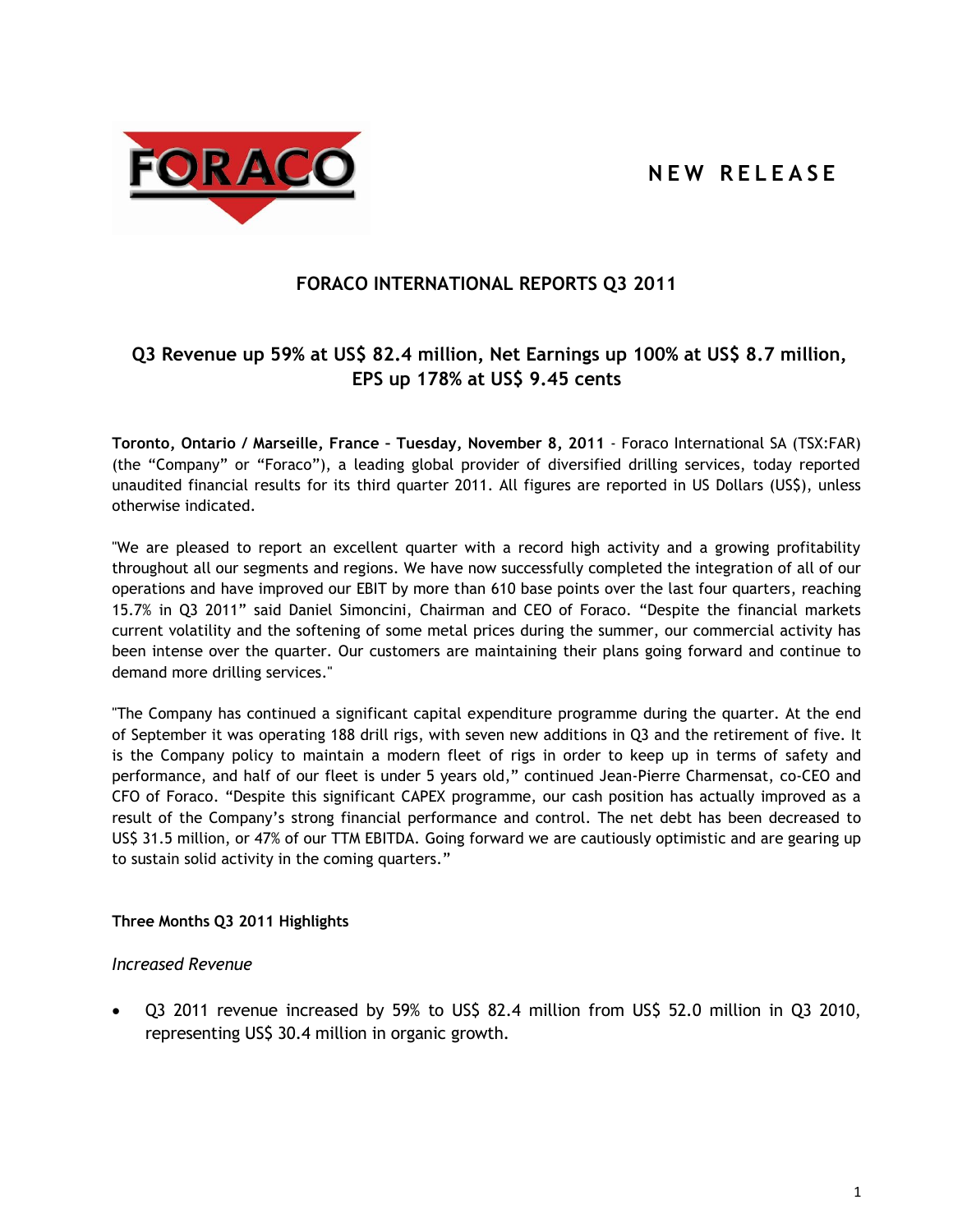# *Increased Profitability*

- Q3 2011 gross profit including depreciation within cost of sales amounted to US\$ 19.7 million, an increase of US\$ 8.0 million or 68% on Q3 2010.
- Q3 2011 EBITDA amounted to US\$ 20.7 million (25.1% of revenue) compared to US\$ 12.4 million in Q3 2010 (23.9% of revenue).
- Q3 2011 net profit after tax amounted to US\$ 8.7 million, an increase of US\$ 4.3 million or double the Q3 2010 equivalent.
- Q3 2011 earnings per share amounted to 9.45 US\$ cents (basic) and 9.38 US\$ cents (diluted), compared to 3.39 US\$ cents (basic) and 3.35 US\$ cents (diluted) as reported in Q3 2010.

# **Nine months YTD Q3 2011 Highlights**

# *Increased Revenue*

- YTD Q3 2011 revenue amounted to US\$ 226.0 million compared to US\$ 112.4 million in YTD Q3 2010, an increase of 101% or US\$ 113.6 million.
- The US\$ 113.6 million increase is primarily the result of:
	- US\$ 67.9 million in organic growth,
	- US\$ 45.7 million in revenue from South America for the five-month period ended May 31, 2011 (US\$ 29.4 million for the same period in 2010 before acquisition).

# *Increased Profitability*

- YTD Q3 2011 gross profit including depreciation within cost of sales amounted to US\$ 52.5 million, an increase of US\$ 26.7 million or 103% on YTD Q3 2010.
- YTD Q3 2011 EBITDA amounted to US\$ 55.4 million (24.5% of revenue) compared to US\$ 26.1 million in YTD Q3 2010 (23.2% of revenue).
- YTD Q3 2011 net profit after tax amounted to US\$ 23.2 million, an increase of US\$ 15.2 million or 100% on YTD Q3 2010.
- YTD Q3 2011 earnings per share amounted to 25.75 US\$ cents (basic) and 25.57 US\$ cents (diluted), compared to 8.08 US\$ cents (basic) and 7.96 US\$ cents (diluted) as reported in YTD Q3 2010.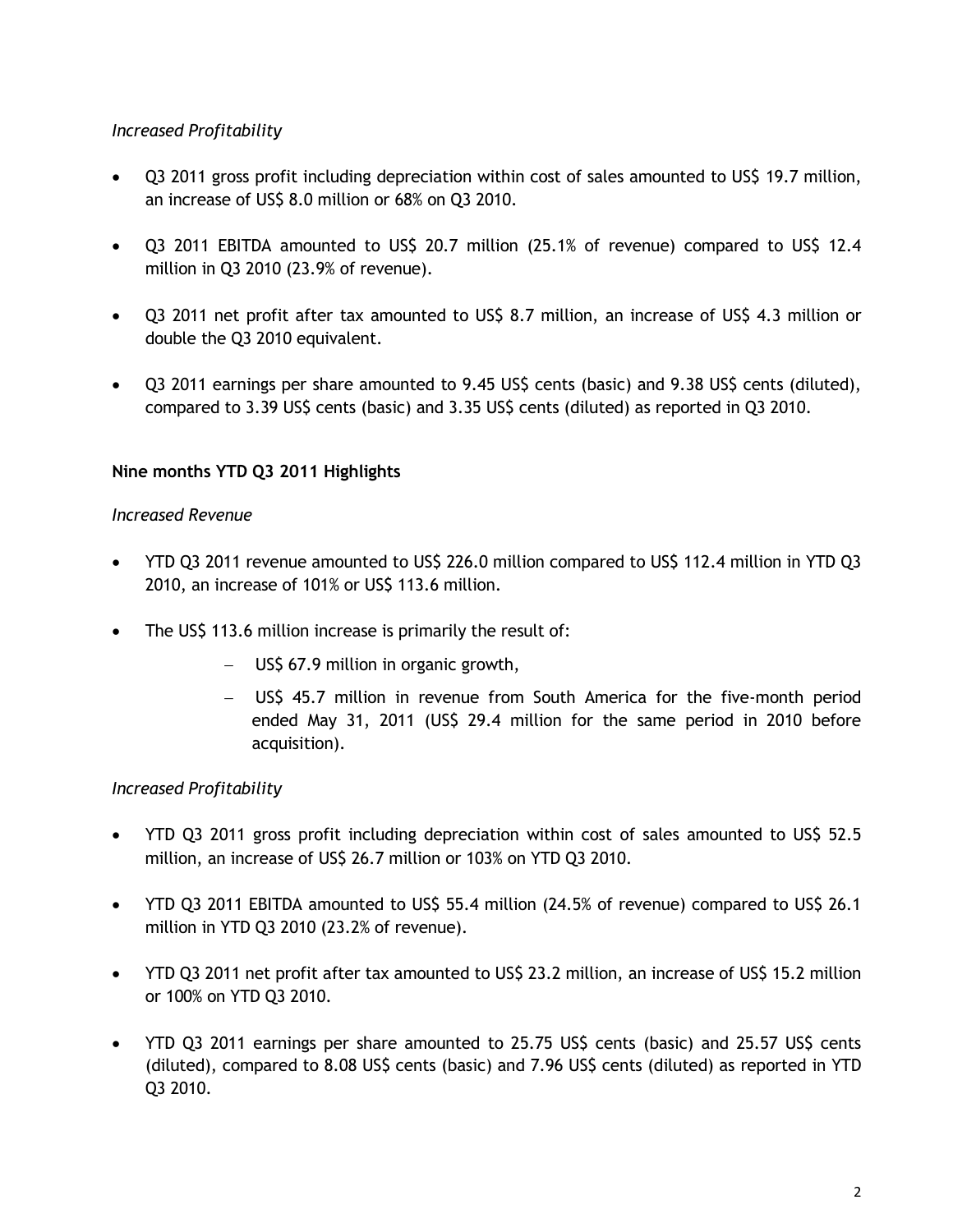#### **Selected Financial Data**

| (In thousands of US\$)<br>(unaudited) | Three-month period ended<br>September 30, | Nine-month period ended<br>September 30, |         |          |
|---------------------------------------|-------------------------------------------|------------------------------------------|---------|----------|
|                                       | 2011                                      | 2010                                     | 2011    | 2010     |
| <b>Revenue</b>                        | 82,408                                    | 51,992                                   | 225,997 | 112,431  |
| Gross profit $(1)$                    | 19,705                                    | 11,741                                   | 52,547  | 25,894   |
| As a percentage of sales              | 23.9%                                     | 22.6%                                    | 23.3%   | 23.0%    |
| <b>EBITDA</b>                         | 20,698                                    | 12,401                                   | 55,381  | 26,126   |
| As a percentage of sales              | 25.1%                                     | 23.9%                                    | 24.5%   | 23.2%    |
| <b>Operating profit</b>               | 12,938                                    | 6,515                                    | 33,339  | 11,933   |
| As a percentage of sales              | 15.7%                                     | 12.5%                                    | 14.8%   | $10.6\%$ |
| Profit for the period                 | 8,652                                     | 4,319                                    | 23,163  | 7,965    |
| EPS (in US\$ cents)                   |                                           |                                          |         |          |
| Basic                                 | 9.45                                      | 3.39                                     | 25.75   | 8.08     |
| Diluted                               | 9.38                                      | 3.35                                     | 25.57   | 7.96     |

**(1) includes amortization and depreciation expenses**

# **Financial Results**

Foraco's financial statements are prepared in accordance with International Financial Reporting Standards ("IFRS"), rather than Canadian Generally Accepted Accounting Principles ("Canadian GAAP"), and as such may not be directly comparable to the financial statements of other Canadian issuers.

#### **Revenue**

| (In thousands of US\$)<br>(unaudited) | O3 2011 | % change   | <b>O3 2010</b> | YTD <sub>O3</sub><br><u>2011</u> | $%$ change | YTD<br>Q3 2010 |
|---------------------------------------|---------|------------|----------------|----------------------------------|------------|----------------|
| <b>Revenue</b>                        |         |            |                |                                  |            |                |
| Reporting segment                     |         |            |                |                                  |            |                |
|                                       | 79,994  | 61%        | 49,810         | 214,063                          | 118%       | 97,998         |
|                                       | 2,414   | 11%        | 2,182          | 11,934                           | $-17%$     | 14,432         |
|                                       | 82,408  | <u>59%</u> | 51,992         | 225,997                          | 101%       | 112,430        |
| Geographic region                     |         |            |                |                                  |            |                |
|                                       | 29,834  | 54%        | 19,344         | 86,204                           | 224%       | 26,586         |
|                                       | 15,709  | 78%        | 8,819          | 51,047                           | 45%        | 35,177         |
|                                       | 16,522  | 76%        | 9,397          | 43,698                           | 97%        | 22,147         |
|                                       | 10,021  | 56%        | 6,423          | 23,588                           | 36%        | 17,392         |
|                                       | 10,322  | 29%        | 8,009          | 21,461                           | 93%        | 11,129         |
|                                       | 82,408  | <u>59%</u> | 51,992         | 225,997                          | 101%       | 112,430        |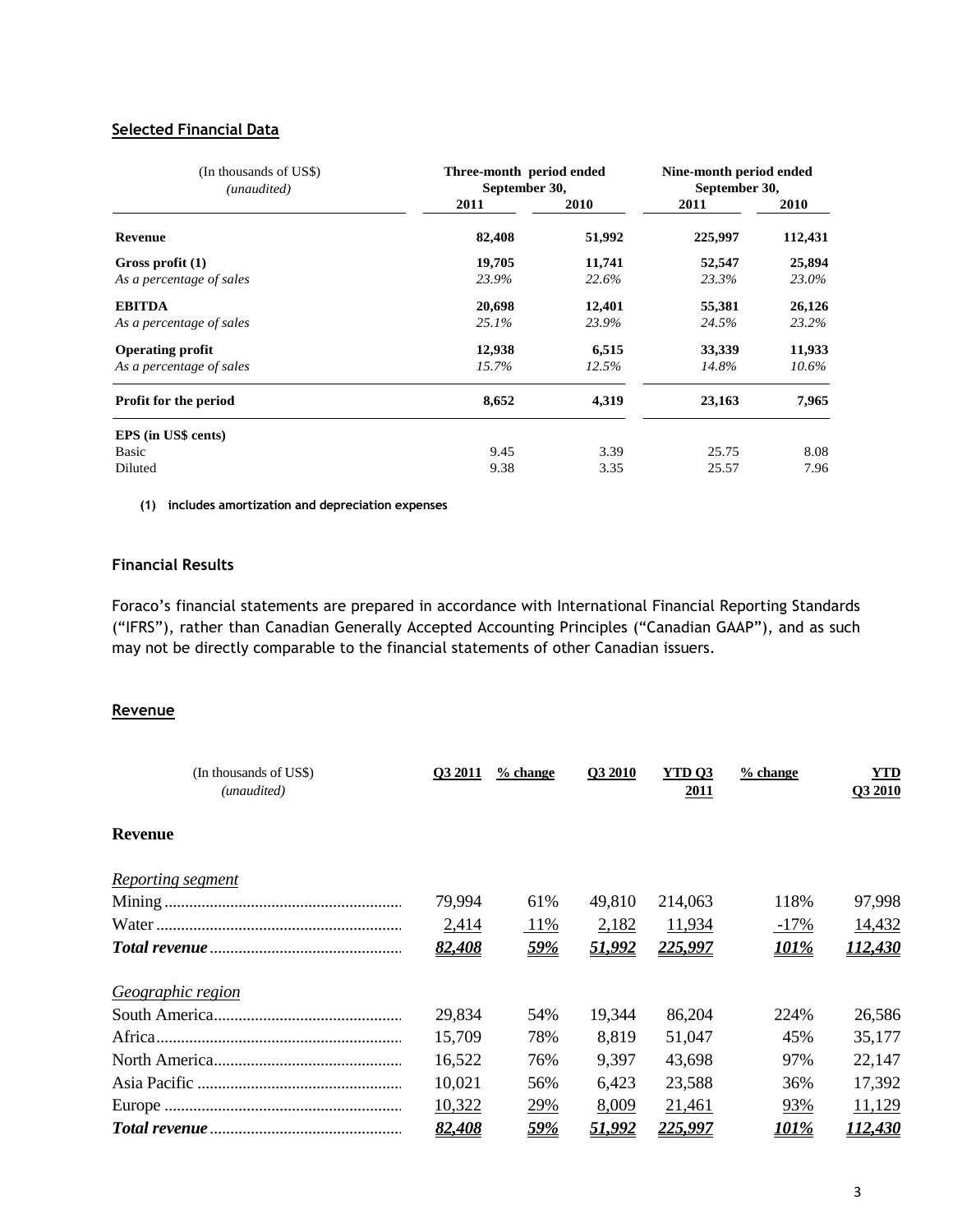## **Q3 2011**

Q3 2011 revenue amounted to US\$ 82.4 million, an increase of US\$ 30.4 million or 59% compared to Q3 2010. This quarter is the first comparable period since the integration of the South American and Russian operations at the end of May 2010.

The Mining segment, up US\$ 30.2 million, was driven by the contribution of all geographic areas benefiting from a strong worldwide demand.

The Water segment was stable at US\$ 2.2 million in Q3 2011 compared to US\$ 2.4 million in Q3 2010. Activities in this segment are principally carried out in Africa.

Revenue in South America amounted to US\$ 29.8 million in Q3 2011 (US\$ 19.3 million in Q3 2010) an increase of 54%. This was mainly generated by (i) a better utilization rate of equipment linked to strong demand (ii) a relocation of certain rigs within the region and (iii) 9 additional drills on long-term contracts with major companies in Chile.

In Africa, the Q3 2011 revenue increased by US\$ 6.9 million or 78% compared to Q3 2010. This is mainly due to the development of mining operations in West Africa. The Water segment was stable during the quarter.

As a result of the strong market conditions in Canada, revenue in North America increased by 76% to US\$ 16.5 million in Q3 2011 from US\$ 9.4 million in Q3 2010. This increase is mainly due to the execution of contracts with major companies.

In Asia-Pacific, Q3 2011 revenue amounted to US\$ 10.0 million, an increase of US\$ 3.6 million or 56% compared to Q3 2010. Both Australia and New Caledonia contributed to this increase. In Australia, as a result of its capital expenditure program, the Company started operations with 2 new drills for Reverse Circulation contracts.

Revenue in Europe increased by US\$ 2.3 million in Q3 2011 compared to Q3 2010, or 29% due to strong demand and an additional drill compared to Q3 2010. Here again, the activity is significantly higher than last year.

## **Nine months YTD Q3 2011**

YTD Q3 2011 revenue amounted to US\$ 226.0 million, an increase of 101% compared to YTD Q3 2010 (US\$ 112.4 million).

The Mining segment, up US\$ 116.0 million or 118%, is driven by the contribution of operations in South America (US\$ 86.2 million in YTD Q3 2011 compared to US\$ 26.6 million in YTD Q3 2010) and a generally strong demand from which all operations benefited worldwide (US\$ 56.4 million increase in revenue).

Water segment revenue decreased by 17% from US\$ 14.4 million to US\$ 11.9 million in YTD Q3 2011. Activities in this segment are principally carried out in Africa.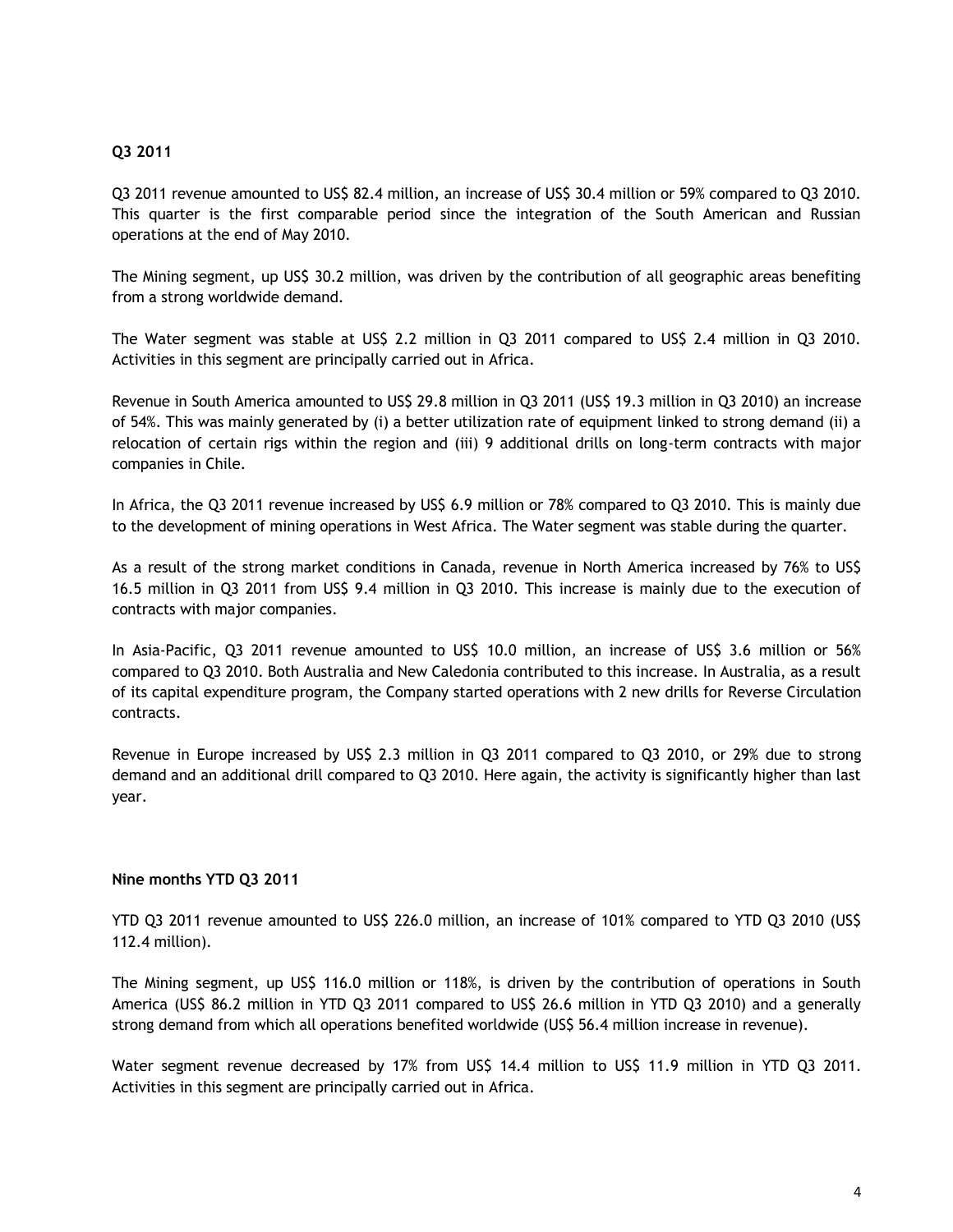Revenue in South America amounted to US\$ 86.2 million in YTD Q3 2011 compared to US\$ 26.6 million in YTD Q3 2010 which represented only four month's activity. Revenue is high when compared to South America on an equivalent pro forma nine-month basis for YTD Q3 2010 (US\$ 56.0 million). It is generated by long-term contracts with major companies in Chile.

In Africa, the YTD Q3 2011 revenue increased by US\$ 15.9 million or 45% compared to YTD Q3 2010. This is mainly the result of the Company's strategy to develop its mining operations in West Africa. The Water segment, decreased by US\$ 2.5 million or 17% during the period due to the political turmoil in Ivory Coast in the first part of the year where the Company had to stop its operations, and in other countries some contracts ended during Q2 2011. New developments in the water segment are expected, in relation to the needs of the mining clients.

As a result of the continuing improvements in market conditions in Canada during the year, revenue in North America increased by 97% to US\$ 43.7 million in YTD Q3 2011 from US\$ 22.1 million in YTD Q3 2010. Greater demand from the oil sands activity in central Canada and the development of long-term contracts with major companies in Western Canada and Ontario contributed to this increase.

In Asia-Pacific, YTD Q3 2011 revenue amounted to US\$ 23.6 million, an increase of US\$ 6.2 million or 36% compared to YTD Q3 2010. Both Australia and New Caledonia contributed to this increase.

Revenue in Europe amounted to US\$ 21.5 million in YTD Q3 2011, an increase of US\$ 10.3 million (or 93%) compared to YTD Q3 2010 due to the early restart of operations in Russia where all rigs were in operation during the second and third quarter. Revenue is high when compared to EDC on an equivalent pro forma nine-month basis for YTD Q3 2010 (US\$ 13.8 million).

#### **Gross Profit**

| (In thousands of US\$)<br>(unaudited) | O3 2011       | $%$ change | <b>O3 2010</b> | <b>YTD 03 2011</b> | $%$ change    | YTD 03 2010    |
|---------------------------------------|---------------|------------|----------------|--------------------|---------------|----------------|
| <b>Gross profit</b>                   |               |            |                |                    |               |                |
| <b>Reporting segment</b>              |               |            |                |                    |               |                |
|                                       | 19,171        | 70%        | 11.275         | 49.866             | 124%          | 22,236         |
|                                       | 534           | 15%        | 466            | 2,681              | $-27%$        | 3,658          |
|                                       | <u>19,705</u> | <u>68%</u> | 11,741         | <u>52,547</u>      | <u> 103% </u> | <u> 25,894</u> |

#### **Q3 2011**

Overall, Q3 2011 gross profit amounted to US\$ 19.7 million (or 24% of revenue), an increase of US\$ 8.0 million or 68% compared to Q3 2010 (US\$ 11.7 million or 23% of revenue).

In the mining segment, gross profit as a percentage of revenue is improving in all regions.

In the Water segment, gross profit margins were stable.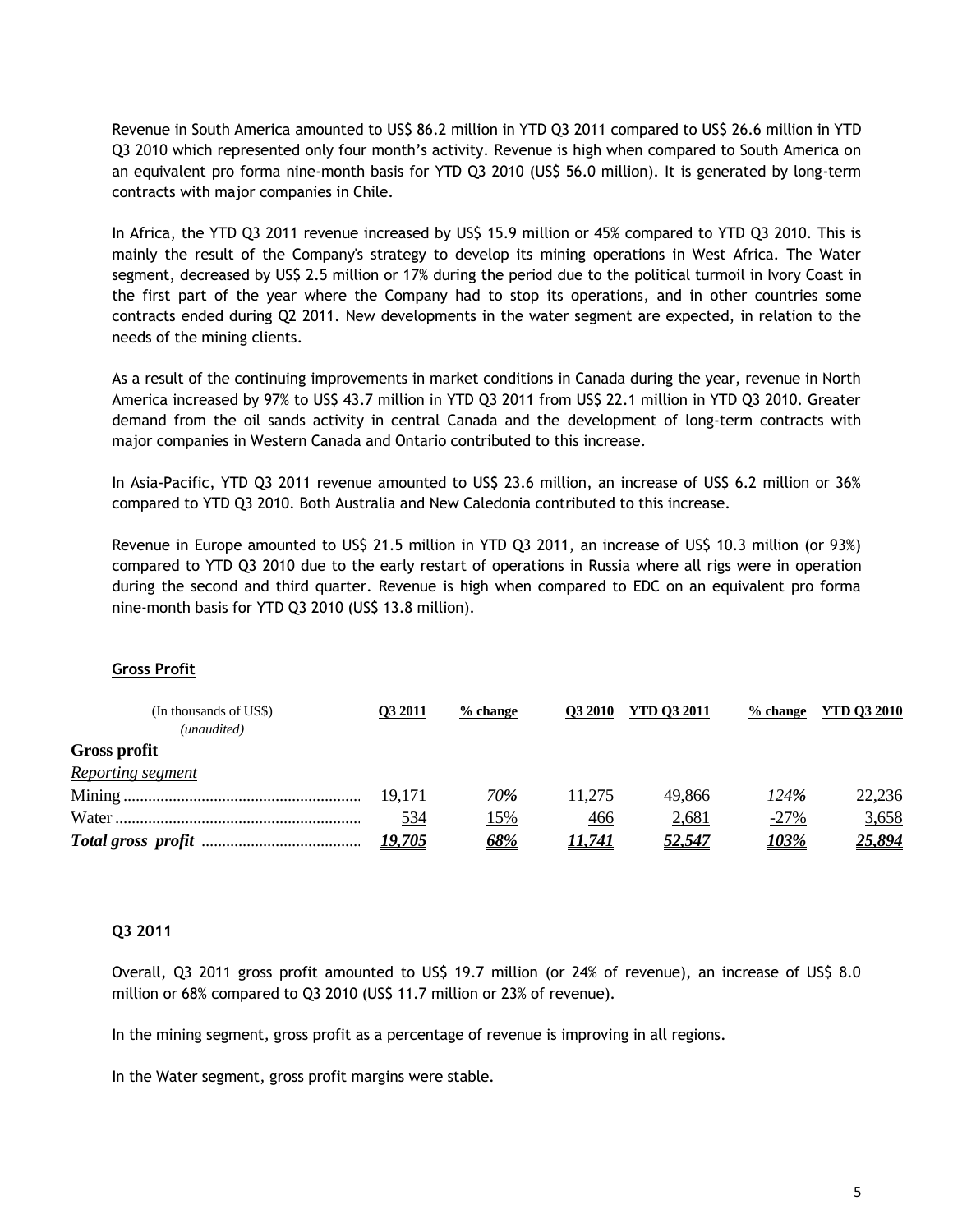Overall, the Group is still focused on risk management when entering new contracts, on optimizing the use of its production equipment through long-term contracts, and on the proper execution of contracts.

#### **9 months YTD Q3 2011**

For the nine-month period ended September 30, 2011, gross profit amounted to US\$ 52.5 million (or 23.3% of revenue), an increase of US\$ 26.7 million or 103% compared to YTD Q3 2010 (US\$ 25.9 million or 23.0% of revenue).

In general, contracts performed well worldwide in the Mining segment.

In the Water segment, gross profit margins decreased by 27% mainly due to the low level of activity during Q2 2011 which reduced the Company's capacity to absorb fixed costs.

#### **Selling, general and administrative expenses (SG&A)**

| (In thousands of US\$)<br>(unaudited)        | <b>O3 2011</b> | $%$ change | O3 2010 | YTD <sub>03</sub><br><u>2011</u> | $%$ change | YTD 03<br><b>2010</b> |
|----------------------------------------------|----------------|------------|---------|----------------------------------|------------|-----------------------|
| Selling, general and administrative expenses | 6.744          | 29%        | 5.247   | 19,185                           | 35%        | 14,207                |
|                                              | 8%             |            | 10%     | 8%                               |            | 13%                   |

#### **Q3 2011**

Q3 2011 SG&A amounted to US\$ 6.7 million, an increase of US\$ 1.5 million or 29% compared to Q3 2010. As a percentage of revenue, SG&A are now 8% of revenue in Q3 2011 as compared to 10% of revenue in Q3 2010. As anticipated, SG&A as a percentage of revenue decreased as a result of the profitable growth strategy implemented by the Company.

#### **9 months YTD Q3 2011**

For the nine-month period ended September 30, 2011, SG&A amounted to US\$ 19.2 million, an increase of US\$ 5.0 million or 35% compared to the same period a year ago. As a percentage of revenue, SG&A are now 8% of revenue in YTD Q3 2011 as compared to 13% of revenue in YTD Q3 2010. As anticipated, SG&A as a percentage of revenue decreased as a result of the profitable growth strategy implemented by the Company.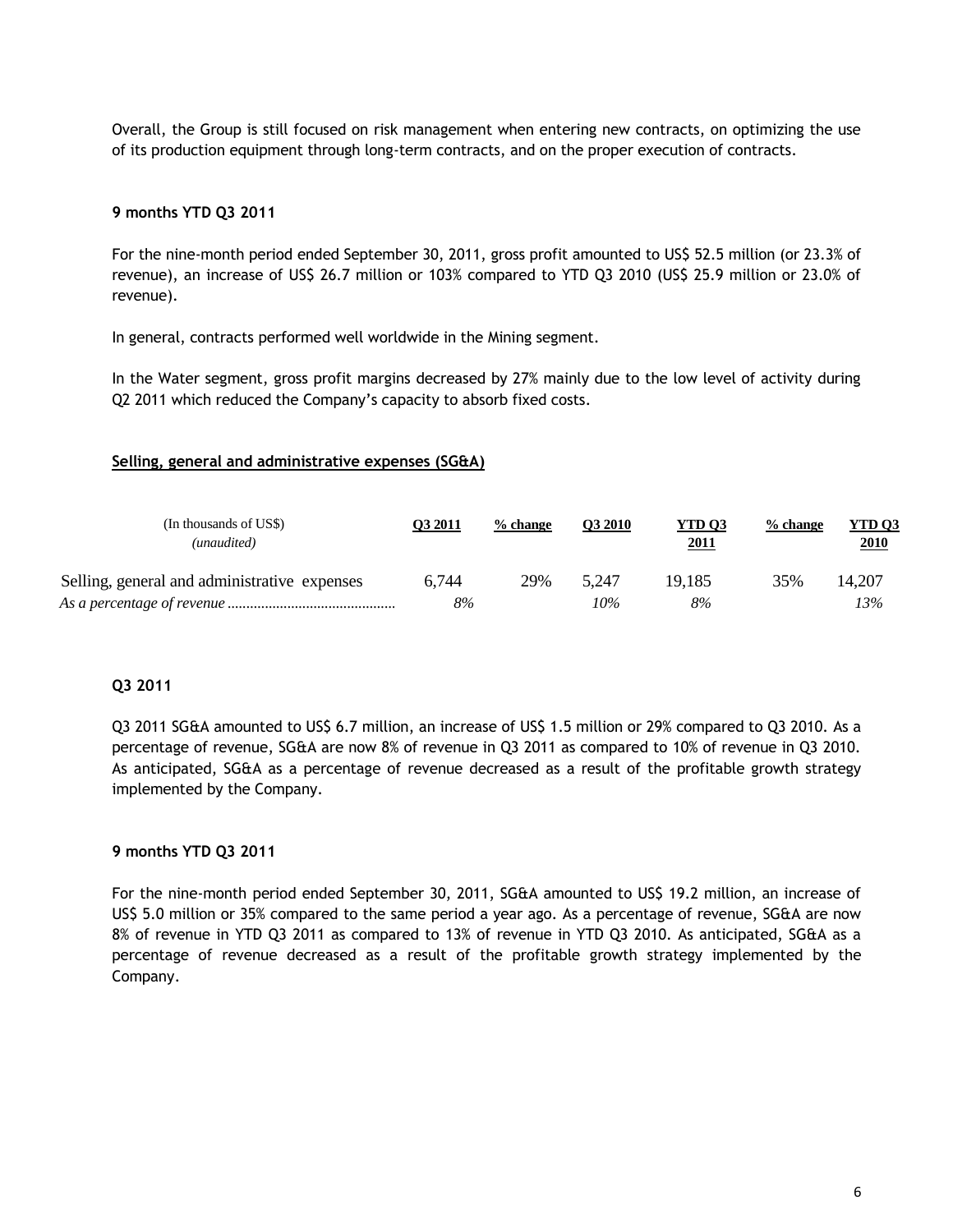## **Operating profit**

| (In thousands of US\$)<br>(unaudited) | <b>O3 2011</b> | $%$ change | <b>O3 2010</b> | YTD <sub>03</sub><br>2011 | $%$ change               | <b>YTD 03</b><br>2010 |
|---------------------------------------|----------------|------------|----------------|---------------------------|--------------------------|-----------------------|
| <b>Operating profit</b>               |                |            |                |                           |                          |                       |
| Reporting segment                     |                |            |                |                           |                          |                       |
|                                       | 12,602         | $102\%$    | 6.248          | 31,690                    | 208%                     | 10,293                |
|                                       | 336            | 26%        | 267            | 1,649                     | $\overline{\phantom{0}}$ | 1,640                 |
|                                       | <u>12,938</u>  | <u>99%</u> | <u>6,515</u>   | 33,339                    | 179%                     | <u>I,933</u>          |

## **Q3 2011**

Operating profit increased to US\$ 12.9 million (or 15.7% of revenue) in Q3 2011 compared to US\$ 6.5 million (or 12.5% of revenue) in Q3 2010. This variation is primarily due to the satisfying level of gross margin, together with the reduction of SG&A as a percentage of revenue.

## **9 months YTD Q3 2011**

Operating profit increased to US\$ 33.3 million in YTD Q3 2011 compared to US\$ 11.9 million in YTD Q3 2010. This variation is primarily due to the satisfying level of gross margin, together with the reduction of SG&A as a percentage of revenue.

## **Currency and Exchange Rates**

The exchange rates for the periods under review are provided in the Management's Discussion and Analysis of Q3 2011.

## **Outlook**

The Company's business strategy is to continue to deliver profitable growth through the development and optimization of the services it offers across geographical regions and industry segments, as well through the expansion of its customer base. Foraco expects to continue to execute its strategy through a combination of organic growth and development and acquisitions of complementary businesses in the drilling services industry.

Foraco's unaudited Financial Statements and Management's Discussion & Analysis ("MD&A") for the three month period ended March 31, 2011 are available via Foraco's website at [www.foraco.com](http://www.foraco.com/) and will be available on [www.sedar.com](http://www.sedar.com/).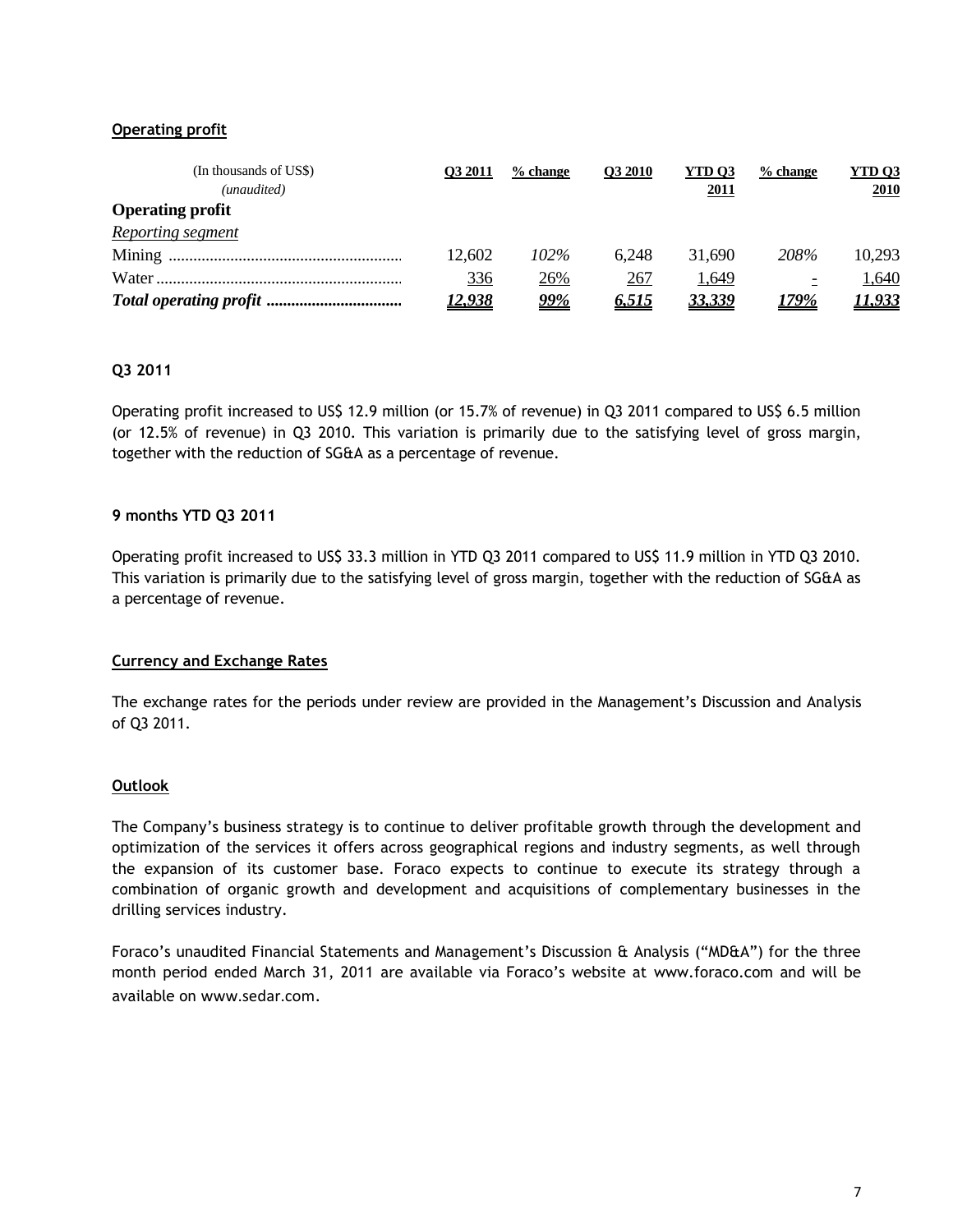## **Conference Call and Webcast**

On November 8, 2011, Company Management will conduct a conference call at 10:00 am ET to review the financial results. The call will be hosted by Daniel Simoncini, Chairman and CEO, and Jean-Pierre Charmensat, Vice-CEO and CFO.

You can join the call by dialing 1-888-231-8191 or 647-427-7450. You will be put on hold until the conference call begins. A live audio webcast of the conference call will also be available through <http://www.newswire.ca/en/webcast/viewEvent.cgi?eventID=3715800> or on our [website.](http://www.foraco.com/index.php/investors/events-a-earnings-calendar)

Please connect at least 15 minutes prior to the conference call to ensure adequate time for any software download that may be needed to hear the webcast. An archived replay of the webcast will be available for 90 days.

#### **About Foraco International SA**

Foraco International SA [\(TSX: FAR\)](http://tmx.quotemedia.com/quote.php?qm_symbol=FAR&locale=EN) is a global leading drilling services company that provides turnkey solutions for mining, energy, water and infrastructure projects. Supported by its founding values of integrity, innovation and involvement, Foraco has grown into a global enterprise with operations in 22 countries across five continents. For more information about Foraco, visit [www.foraco.com.](http://www.foraco.com/)

**For further information, please contact:** Sonia Tercas, Manager, Investor Relations Email:tercas@foraco.com Tel: (647) 351-5483

*"Neither TSX Exchange nor its Regulation Services Provider (as that term is defined in the policies of the TSX Exchange) accepts responsibility for the adequacy or accuracy of this release."*

#### *Caution concerning forward-looking statements*

*This document may contain "forward-looking statements" and "forward-looking information" within the meaning of applicable securities laws. These statements and information include estimates, forecasts, information and statements as to Management's expectations with respect to, among other things, the future financial or operating performance of the Company and capital and operating expenditures. Often, but not always, forward-looking statements and information can be identified by the use of words such as "may", "will", "should", "plans", "expects", "intends", "anticipates", "believes", "budget", and "scheduled" or the negative thereof or variations thereon or similar terminology. Forward-looking statements and information are necessarily based upon a number of estimates and assumptions that, while considered reasonable by Management, are inherently subject to significant business, economic and competitive uncertainties and contingencies. Readers are cautioned that any such forward-looking statements and information are not guarantees and there can be no assurance that such statements and information will prove to be accurate and actual results and future events could differ materially from those anticipated in such statements. Important factors that could cause actual results to differ materially from the Company's expectations are disclosed under the heading "Risk Factors" in the Company's Annual Information Form dated March 31, 2011, which is filed with Canadian regulators on SEDAR (www.sedar.com). The Company expressly disclaims any intention or obligation to update or revise any forward-looking statements and information whether as a result of new information, future events*